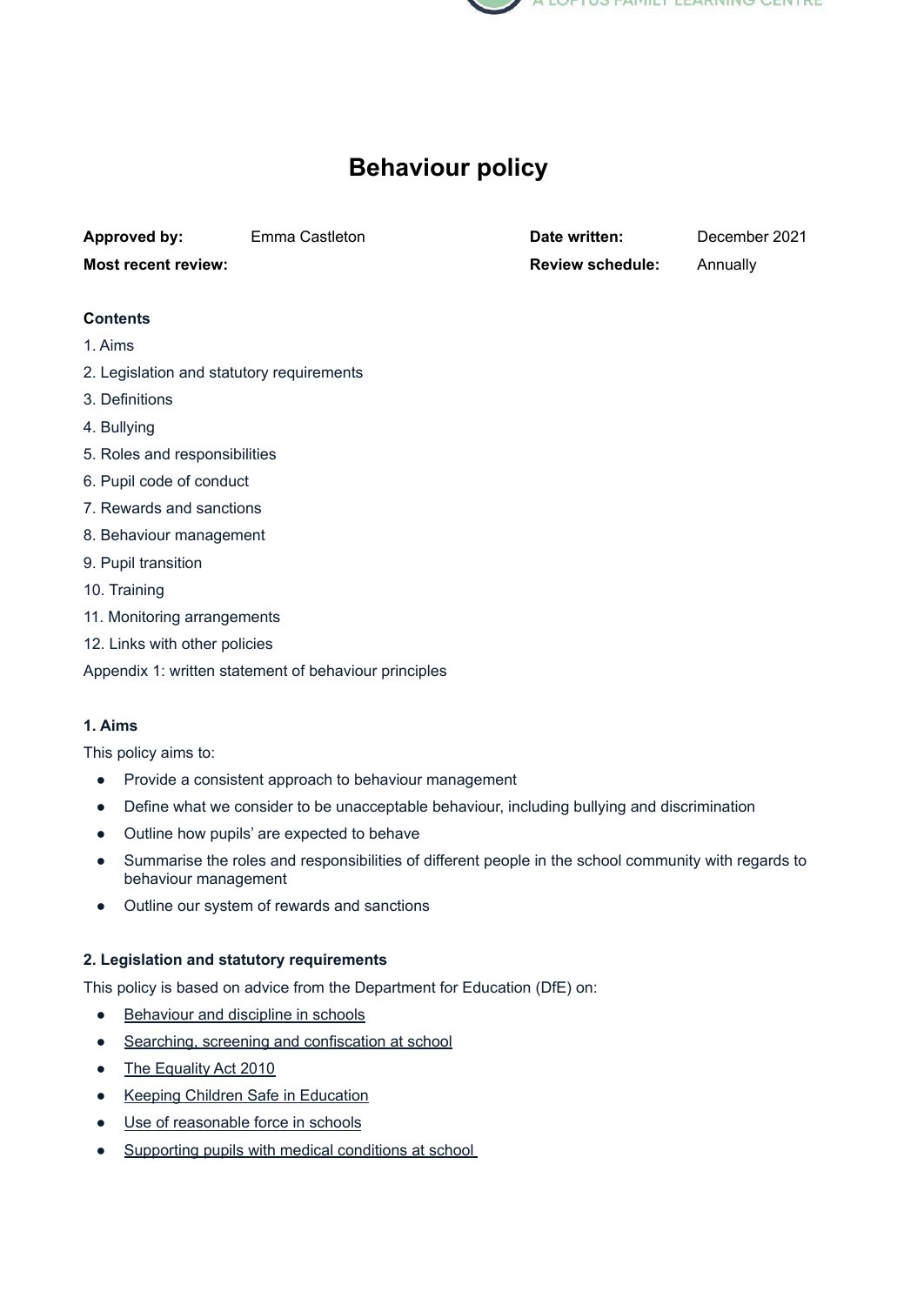It is also based on the special [educational](https://www.gov.uk/government/publications/send-code-of-practice-0-to-25) needs and disability (SEND) code of practice.

In addition, this policy is based on:

- Section 175 of the [Education](http://www.legislation.gov.uk/ukpga/2002/32/section/175) Act 2002, which outlines a school's duty to safeguard and promote the welfare of its pupils
- Sections 88-94 of the Education and [Inspections](http://www.legislation.gov.uk/ukpga/2006/40/section/88) Act 2006, which require schools to regulate pupils' behaviour and publish a behaviour policy and written statement of behaviour principles, and give schools the authority to confiscate pupils' property
- Schedule 1 of the Education [\(Independent](http://www.legislation.gov.uk/uksi/2014/3283/schedule/made) School Standards) Regulations 2014; paragraph 7 outlines a school's duty to safeguard and promote the welfare of children, paragraph 9 requires the school to have a written behaviour policy and paragraph 10 requires the school to have an anti-bullying strategy
- DfE [guidance](https://www.gov.uk/guidance/what-academies-free-schools-and-colleges-should-publish-online#behaviour-policy) explaining that academies should publish their behaviour policy and anti-bullying strategy online

This policy complies with our funding agreement and articles of association.

# **3. Definitions**

Kisharon Noé School has high expectations and equally high standards of behaviour. Many of our young people have special educational needs which often have an impact on their behaviour. We adopt a total communication approach, and view challenging behaviour as a communication, which we, as staff, will aim to understand. However, we also acknowledge that some behaviour in completely unacceptable, regardless of disability or ability, including racism and bullying.

#### **Misbehaviour** is defined as:

- Disruption in lessons, in corridors between lessons, and at break and lunchtimes
- Non-completion of classwork or homework
- Poor attitude

**Serious misbehaviour** is defined as:

- Repeated breaches of the school rules
- Any form of bullying
- Sexual violence, such as rape, assault by penetration, or sexual assault (intentional sexual touching without consent)
- Sexual harassment, meaning unwanted conduct of a sexual nature, such as:
	- Sexual comments
	- Sexual jokes or taunting
	- Physical behaviour like interfering with clothes
	- Online sexual harassment such as unwanted sexual comments and messages (including on social media), sharing of nude or semi-nude images and/or videos, or sharing of unwanted explicit content
- **Vandalism**
- **Theft**
- Fighting
- Smoking
- Racist, sexist, homophobic or discriminatory behaviour
- Possession of any prohibited items. These are:
	- Knives or weapons
	- **Alcohol**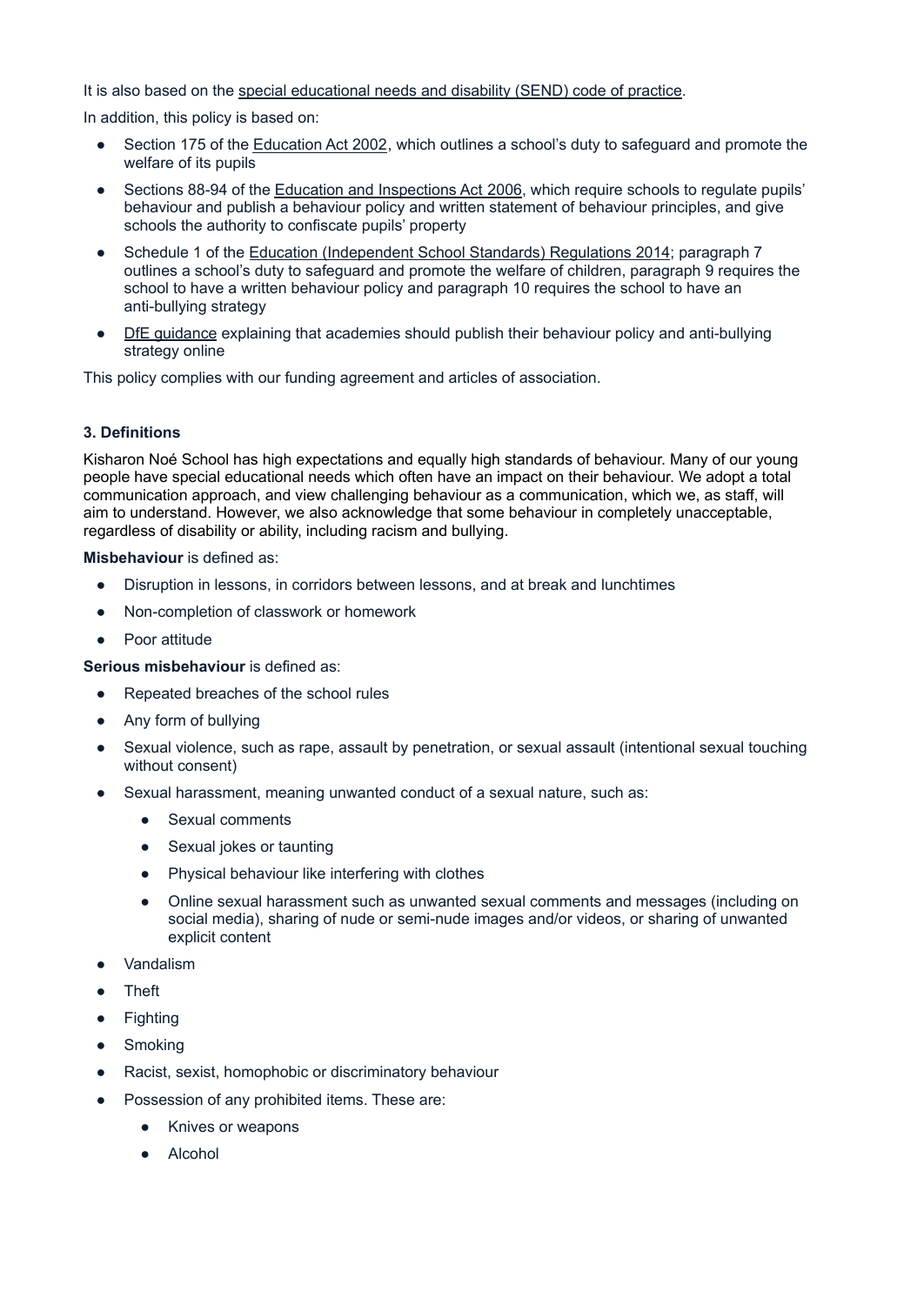- Illegal drugs
- Stolen items
- Tobacco and cigarette papers
- Fireworks
- Pornographic images
- Any article a staff member reasonably suspects has been, or is likely to be, used to commit an offence, or to cause personal injury to, or damage to the property of, any person (including the pupil)

## **4. Bullying**

**Bullying** is defined as the repetitive, intentional harming of one person or group by another person or group, where the relationship involves an imbalance of power.

Bullying is, therefore:

- Deliberately hurtful
- Repeated, often over a period of time
- Difficult to defend against

Bullying can include:

| <b>TYPE OF BULLYING</b>                                                                                                                                                | <b>DEFINITION</b>                                                                                                                                                                   |
|------------------------------------------------------------------------------------------------------------------------------------------------------------------------|-------------------------------------------------------------------------------------------------------------------------------------------------------------------------------------|
| Emotional                                                                                                                                                              | Being unfriendly, excluding, tormenting                                                                                                                                             |
| Physical                                                                                                                                                               | Hitting, kicking, pushing, taking another's belongings, any use of<br>violence                                                                                                      |
| Prejudice-based and discriminatory,<br>including:<br>Racial<br>Faith-based<br>Gendered (sexist)<br>Homophobic/biphobic<br>$\bullet$<br>Transphobic<br>Disability-based | Taunts, gestures, graffiti or physical abuse focused on a particular<br>characteristic (e.g. gender, race, sexuality)                                                               |
| Sexual                                                                                                                                                                 | Explicit sexual remarks, display of sexual material, sexual gestures,<br>unwanted physical attention, comments about sexual reputation or<br>performance, or inappropriate touching |
| Direct or indirect verbal                                                                                                                                              | Name-calling, sarcasm, spreading rumours, teasing                                                                                                                                   |
| Cyber-bullying                                                                                                                                                         | Bullying that takes place online, such as through social networking<br>sites, messaging apps or gaming sites                                                                        |

● Pupils, parents and staff can report incidents of bullying directly to their class teacher and/or senior members of staff via email, telephone or class dojo.

If a parent has a specific concern they can email the Designated Safeguarding Lead, Dr. Emily Haddock - [emily.haddock@kisharonschool.org.uk](mailto:emily.haddock@kisharonschool.org.uk)

School will, in the first instance, internally investigate incidents of bullying and will always have follow up activities.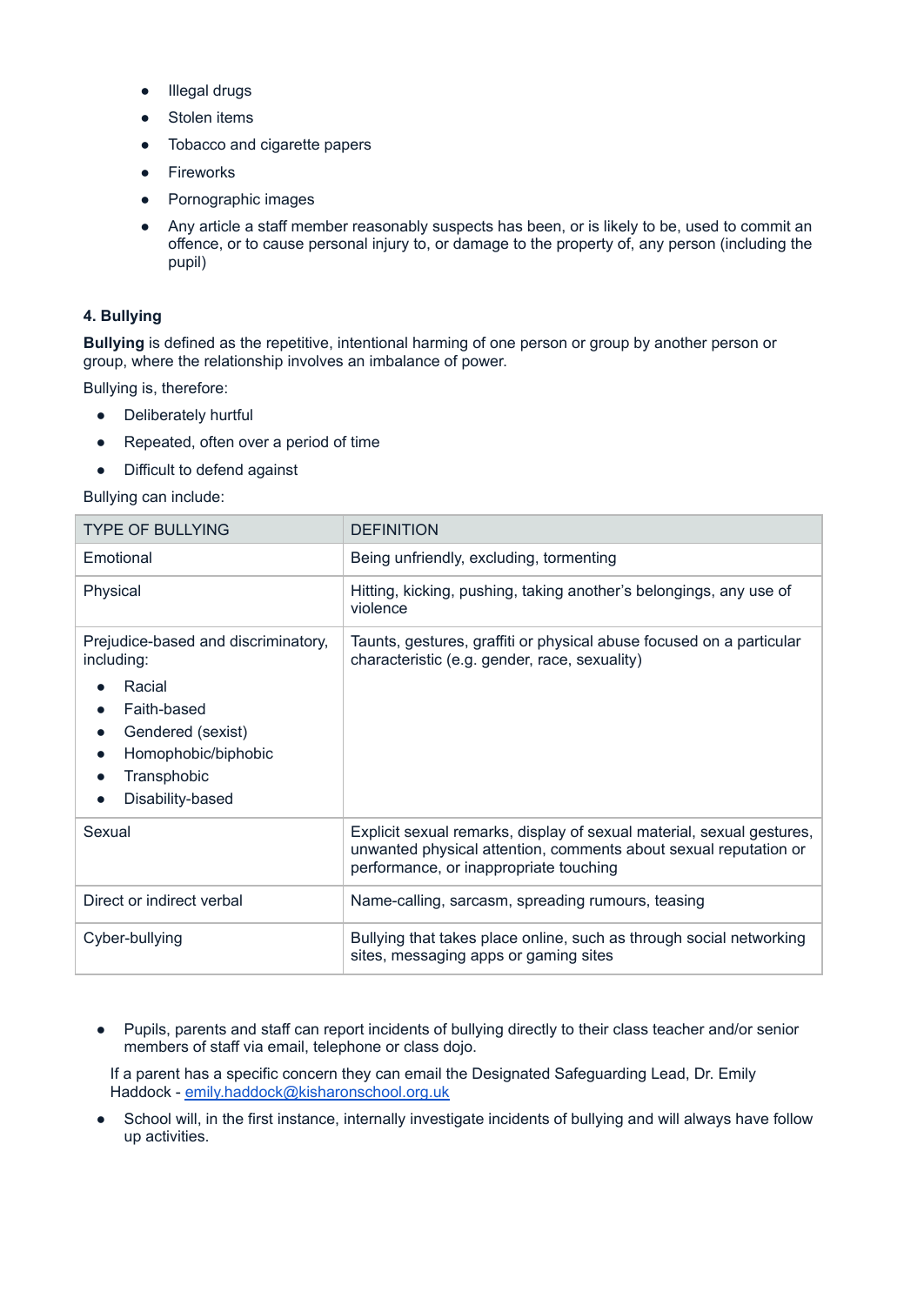- The school records, analyses and monitors incidents of bullying through CPOMS and these are discussed in multi-disciplinary meetings.
- The school will always prioritise and support pupils who have been bullied, and those vulnerable to bullying
- We adopt whole-school proactive strategies to prevent bullying; including our curriculum and pastoral support
- All school staff and trustees are trained in Level 1 safeguarding which includes how to prevent and handle incidents of bullying

#### **5. Roles and responsibilities**

#### **5.1 The governing board**

The governing body is responsible for reviewing and approving the written statement of behaviour principles (appendix 1).

The governing body will also review this behaviour policy in conjunction with the headteacher and monitor the policy's effectiveness, holding the headteacher to account for its implementation.

The governing board is responsible for monitoring this behaviour policy's effectiveness and holding the headteacher to account for its implementation.

#### **5.2 The headteacher**

The headteacher is responsible for reviewing this behaviour policy in conjunction with the governing body, giving due consideration to the school's statement of behaviour principles (appendix 1). The headteacher will also approve this policy.

The headteacher will ensure that the school environment encourages positive behaviour and that staff deal effectively with poor behaviour, and will monitor how staff implement this policy to ensure rewards and sanctions are applied consistently.

The headteacher is responsible for reviewing and approving this behaviour policy.

The headteacher will ensure that the school environment encourages positive behaviour and that staff deal effectively with poor behaviour, and will monitor how staff implement this policy to ensure rewards and sanctions are applied consistently.

#### **5.3 Staff**

Staff are responsible for:

- Implementing the behaviour policy consistently
- Modelling positive behaviour
- Providing a personalised approach to the specific behavioural needs of particular pupils
- **Recording behaviour incidents**

The senior leadership team will support staff in responding to behaviour incidents.

#### **5.4 Parents**

Parents are expected to:

- Support their child in adhering to the pupil code of conduct
- Inform the school of any changes in circumstances that may affect their child's behaviour
- Discuss any behavioural concerns with the class teacher promptly

#### **6. Pupil code of conduct**

Pupils' are expected to: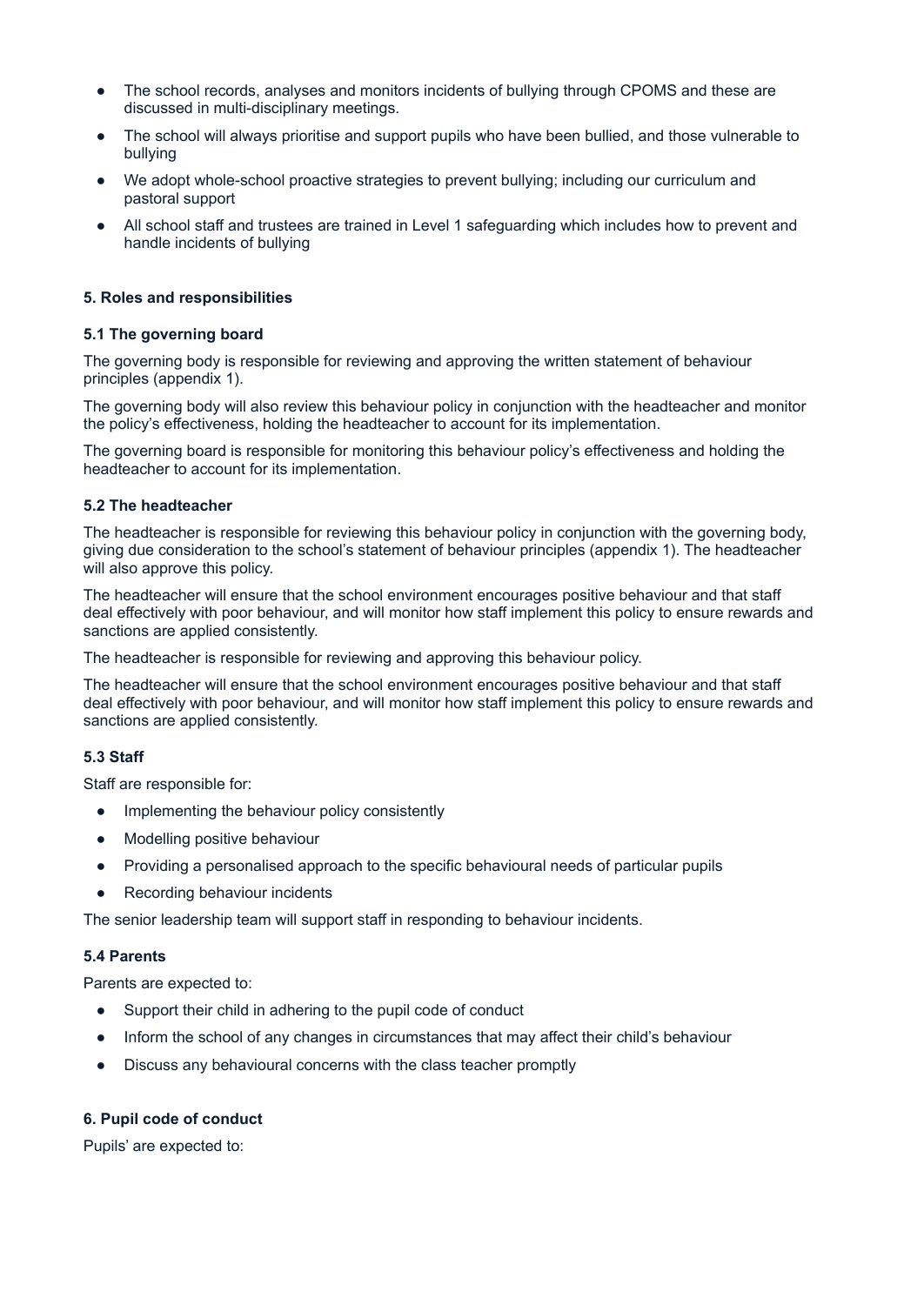- Behave in an orderly and self-controlled way
- Show respect to members of staff and each other
- In class, make it possible for all pupils to learn
- Move quietly around the school
- Treat the school buildings and school property with respect
- Wear the correct uniform at all times
- Accept sanctions when given
- Refrain from behaving in a way that brings the school into disrepute, including when outside school

## **7. Rewards and sanctions**

## **7.1 List of rewards and sanctions**

Positive behaviour will be rewarded with:

- Praise
- Merit marks
- Letters or phone calls home to parents
- Special responsibilities/privileges

The school may use one or more of the following sanctions in response to unacceptable behaviour:

- A verbal reprimand
- Sending the pupil out of the class
- Expecting work to be completed at home, or at break or lunchtime
- Referring the pupil to a senior member of staff
- Letters or phone calls home to parents

See appendix 4 for sample letters to parents about their child's behaviour.

We may use an isolation room in response to serious or persistent breaches of this policy. Pupils may be sent to the isolation room during lessons if they are disruptive, and they will be expected to complete the same work as they would in class.

## **7.2 Zero-tolerance approach to racism, sexual harassment and sexual violence**

The school will ensure that all incidents of sexual harassment and/or violence are met with a suitable response, and never ignored.

Pupils' are encouraged to report anything that makes them uncomfortable, no matter how 'small' they feel it might be.

The school's response will be:

- Proportionate
- Considered
- Supportive
- Decided on a case-by-case basis

Sanctions for sexual harassment and violence may include:

- Internal schemes-of-work / curriculum based work
- Letters home
- Visits from our Community Support Officer to speak to pupils in question
- Internal suspension
- External suspension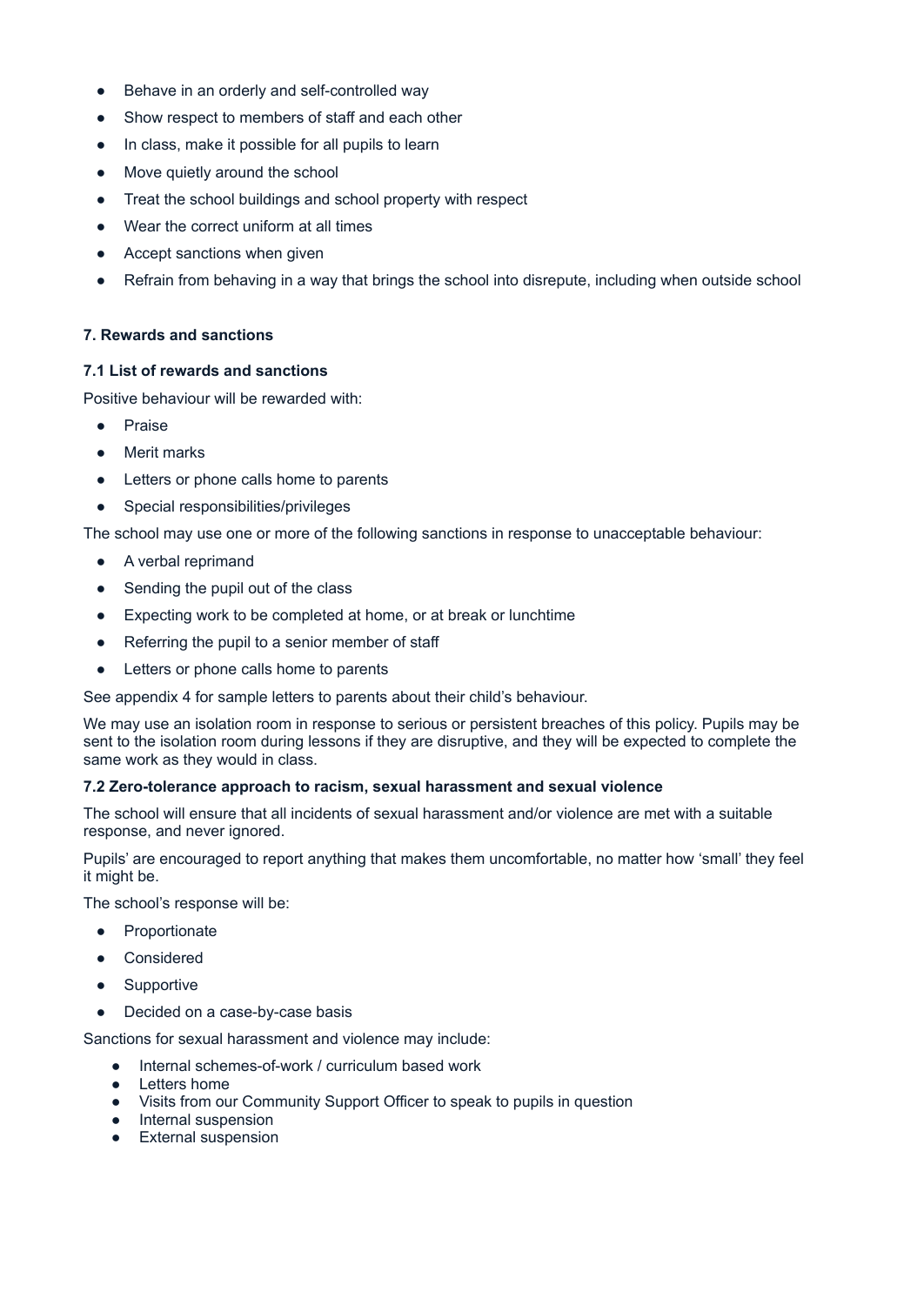The school has procedures in place to respond to any allegations or concerns regarding a child's safety or wellbeing. These include clear processes for:

- Responding to a report
- Carrying out risk assessments, where appropriate, to help determine whether to:
	- Manage the incident internally
	- Refer to early help
	- Refer to children's social care
	- Report to the police

Please refer to our child protection and safeguarding policy for more information.

#### **7.3 Off-site behaviour**

Sanctions may be applied where a pupil has misbehaved off-site when representing the school. This means misbehaviour when the pupil is:

- Taking part in any school-organised or school-related activity (e.g. school trips)
- Travelling to or from school
- Wearing school uniform
- In any other way identifiable as a pupil of our school

Sanctions may also be applied where a pupil has misbehaved off-site at any time, whether or not the conditions above apply, if the misbehaviour:

- Could have repercussions for the orderly running of the school
- Poses a threat to another pupil or member of the public
- Could adversely affect the reputation of the school

Sanctions will only be given out on school premises or elsewhere when the pupil is under the lawful control of the staff member (e.g. on a school-organised trip).

#### **7.4 Malicious allegations**

Where a pupil makes an allegation against a member of staff and that allegation is shown to have been deliberately invented or malicious, the school will discipline the pupil in accordance with this policy.

Where a pupil makes an allegation of sexual violence or sexual harassment against another pupil and that allegation is shown to have been deliberately invented or malicious, the school will discipline the pupil in accordance with this policy.

In all cases where an allegation is determined to be unsubstantiated, unfounded, false or malicious, the school (in collaboration with the local authority designated officer, where relevant) will consider whether the pupil who made the allegation is in need of help, or the allegation may have been a cry for help. If so, a referral to children's social care may be appropriate.

The school will also consider the pastoral needs of staff and pupils accused of misconduct.

Please refer to our child protection and safeguarding policy for more information on responding to allegations of abuse against staff or other pupils.

#### **8. Behaviour management**

#### **8.1 Classroom management**

Teaching and support staff are responsible for setting the tone and context for positive behaviour within the classroom.

They will:

● Create and maintain a stimulating environment that encourages pupils to be engaged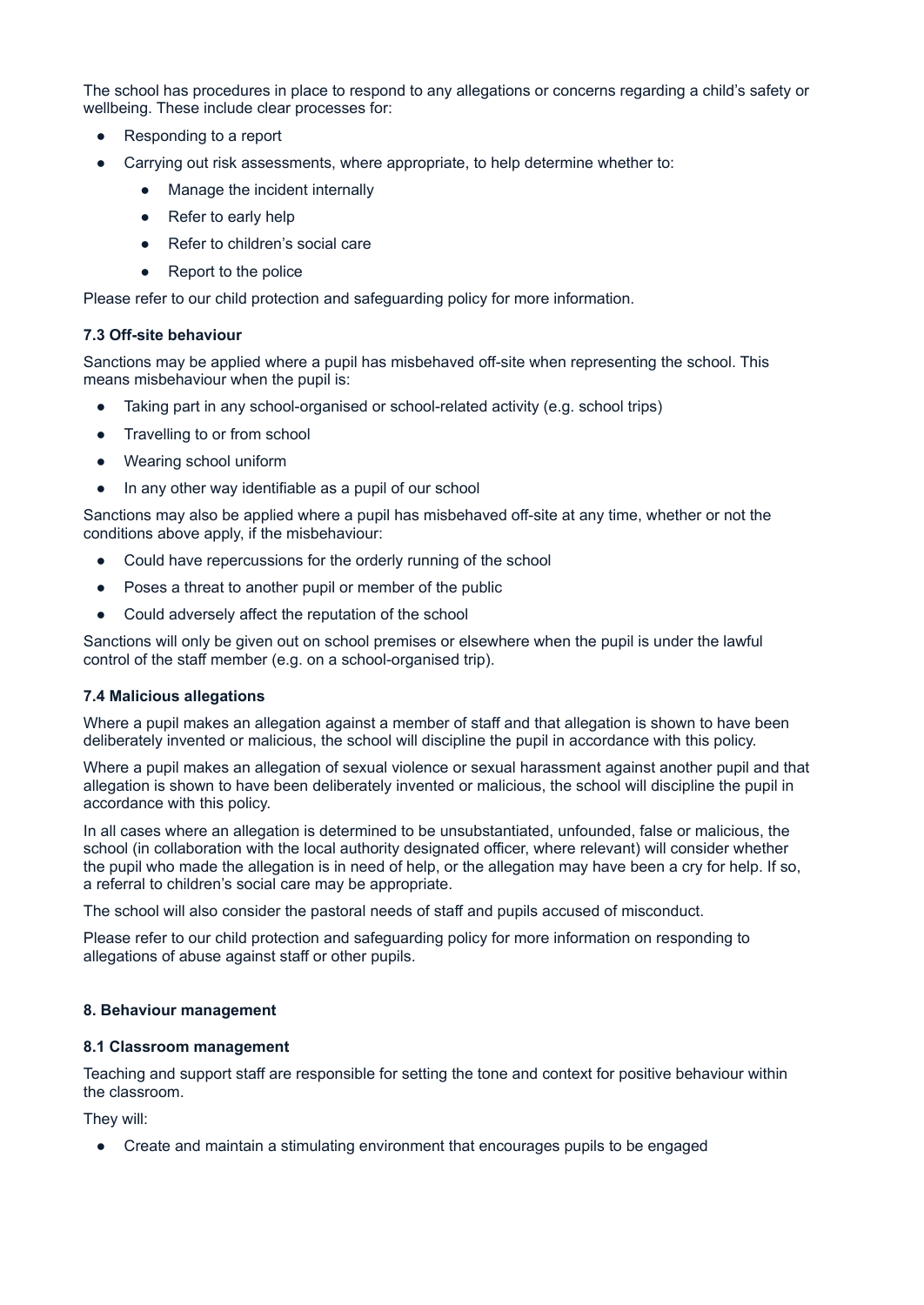- Display the pupil code of conduct or their own classroom rules
- Develop a positive relationship with pupils, which may include:
	- Greeting pupils in the morning/at the start of lessons
	- Establishing clear routines
	- Communicating expectations of behaviour in ways other than verbally
	- Highlighting and promoting good behaviour
	- Concluding the day positively and starting the next day afresh
	- Having a plan for dealing with low-level disruption
	- Using positive reinforcement

## **8.2 Physical restraint**

In some circumstances, staff who are Team Teach trained may use reasonable force to restrain a pupil to prevent them:

- Causing disorder
- Hurting themselves or others
- Damaging property

Incidents of physical restraint must:

- Always be used as a last resort
- Be applied using the minimum amount of force and for the minimum amount of time possible
- Be used in a way that maintains the safety and dignity of all concerned
- Never be used as a form of punishment
- Be recorded and reported to parents

## **8.3 Confiscation**

**Any prohibited items (listed in section 3) found in pupils' possession will be confiscated.** These items will not be returned to pupils.

We will also confiscate any item which is harmful or detrimental to school discipline. These items will be returned to pupils after discussion with senior leaders and parents, if appropriate.

Searching and screening pupils is conducted in line with the DfE's latest guidance on [searching,](https://www.gov.uk/government/publications/searching-screening-and-confiscation) screening and [confiscation](https://www.gov.uk/government/publications/searching-screening-and-confiscation).

## **8.4 Pupil support**

The school recognises its legal duty under the Equality Act 2010 to prevent pupils with a protected characteristic from being at a disadvantage. Consequently, our approach to challenging behaviour may be differentiated to cater to the needs of the pupil.

The school's special educational needs co-ordinator will evaluate a pupil who exhibits challenging behaviour to determine whether they have any underlying needs that are not currently being met.

Where necessary, support and advice will also be sought from specialist teachers, an educational psychologist, medical practitioners and/or others, to identify or support specific needs.

When acute needs are identified in a pupil, we will liaise with external agencies and plan support programmes for that child. We will work with parents to create the plan and review it on a regular basis.

## **8.5 Safeguarding**

The school recognises that changes in behaviour may be an indicator that a pupil is in need of help or protection. We will consider whether a pupil's misbehaviour may be linked to them suffering, or being likely to suffer, significant harm. Where this may be the case, we will follow our child protection and safeguarding policy.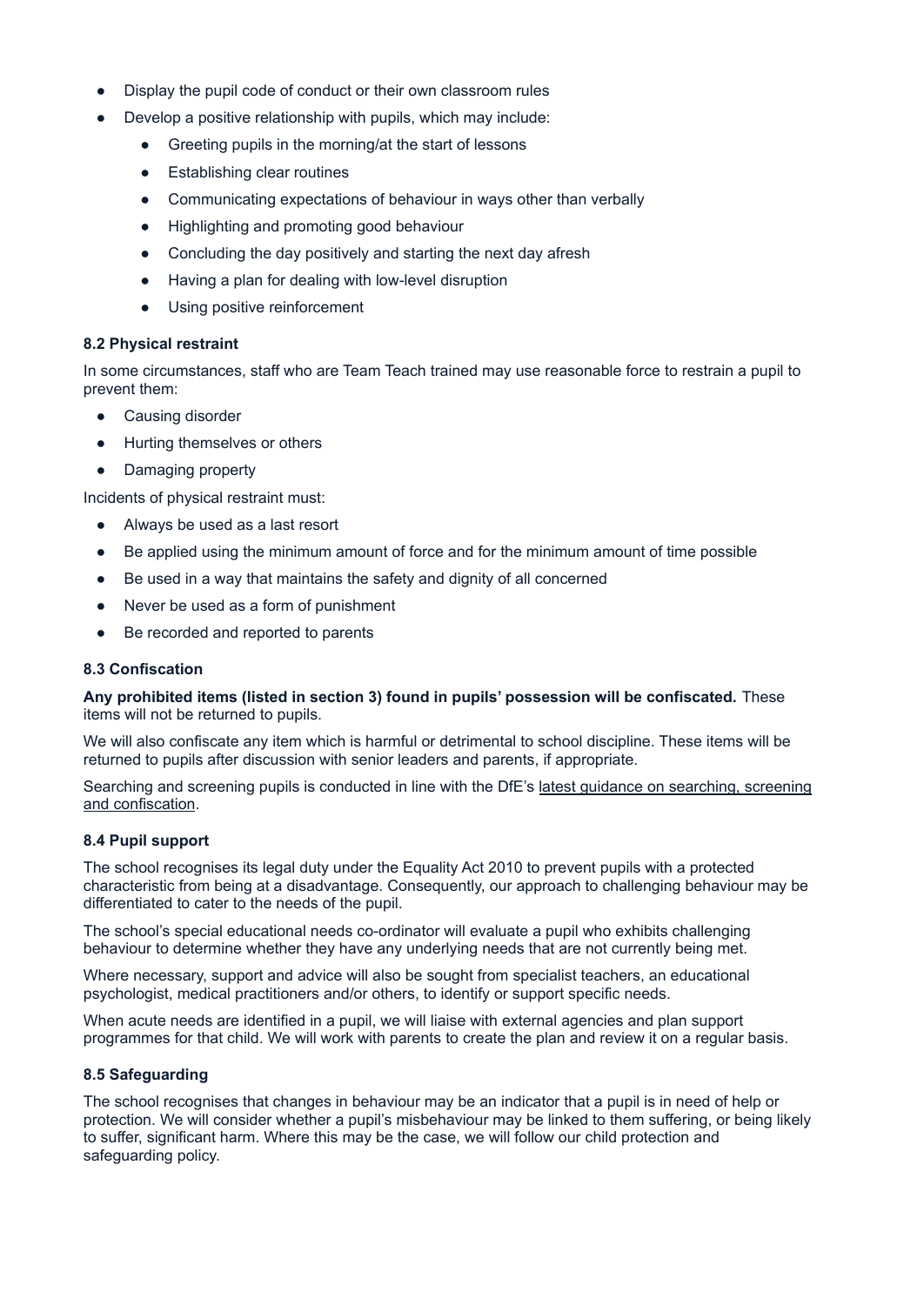#### **9. Pupil transition**

To ensure a smooth transition to the next year, pupils' have transition sessions with their new teacher(s) and the wider therapy team. In addition, staff members hold transition meetings.

To ensure behaviour is continually monitored and the right support is in place, information related to pupil behaviour issues may be transferred to relevant staff at the start of the term or year.

#### **10. Training**

Our staff are provided with training on managing behaviour, including proper use of restraint, as part of their induction process. Depending on the class teams, some staff may receive Team Teach training.

Behaviour management will also form part of continuing professional development.

A staff training log can be requested from Sultana Bibi, school administrator.

#### **11. Monitoring arrangements**

This behaviour policy will be reviewed by the headteacher and the full governing board annually. At each review, the policy will be approved by the headteacher.

#### **12. Links with other policies**

This behaviour policy is linked to the following policies:

- Exclusions policy
- Child protection and safeguarding policy